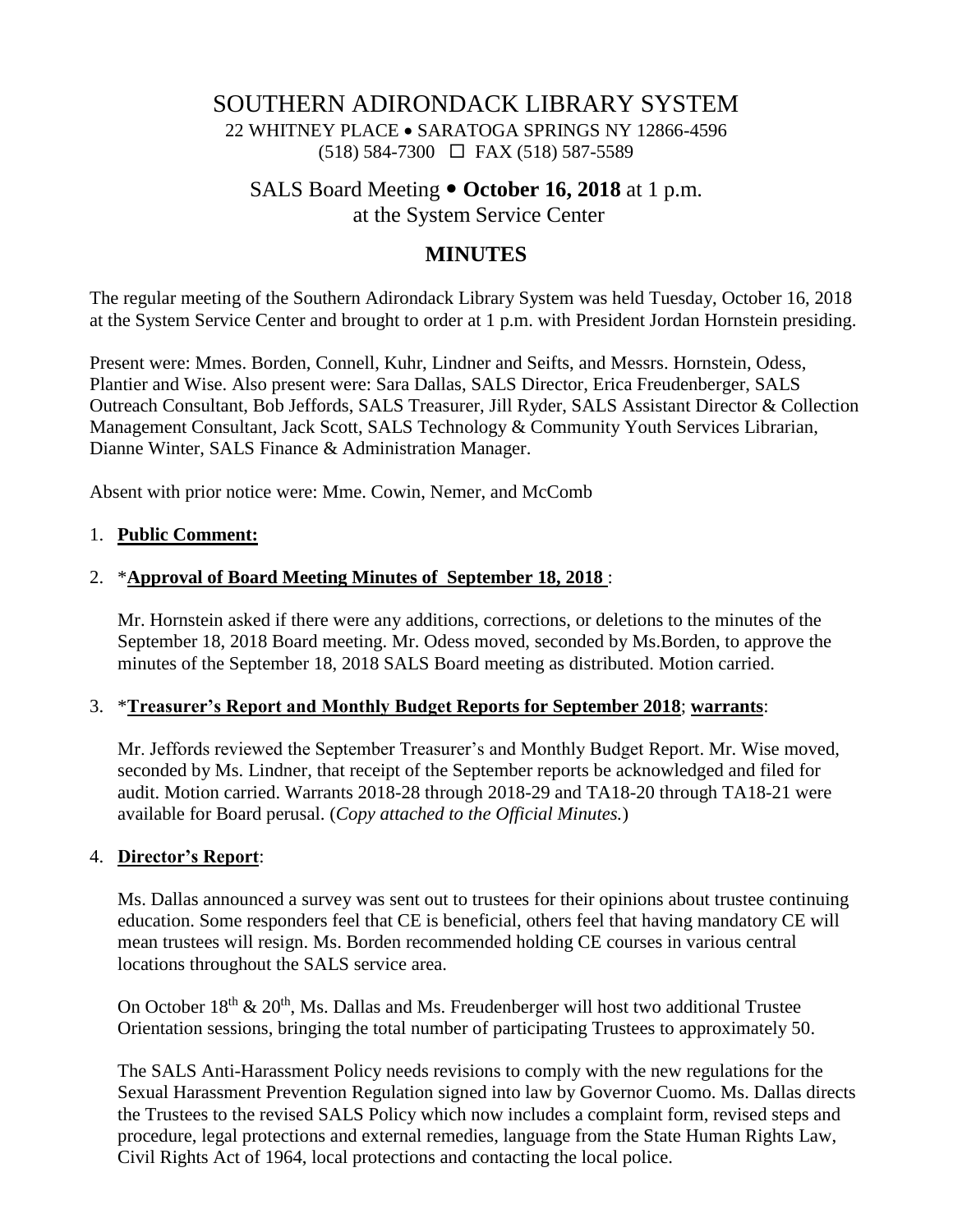The SALS staff brought the SALS 2019 Budget to the Director's Council in September. No concerns or requests for changes were made.

Ms. Dallas shared from the Division of Library Development that all State Construction Aid has been allocated within each public library system. That means it is highly unlikely libraries in our system that did not get the 75/25 match will see additional funds.

Ms. Dallas reported that SALS will resume providing services to the Great Meadow Correctional Facility. Services were on hiatus while the facility's librarian was out on extended leave.

Ms. Dallas shared information affecting the greater library world: 1) the signing into law of the Marrakesh Treaty Implementation Act, which makes the production and international transfer of specially-adapted books for people with blindness or visual impairments easier by establishing a set of limitations and exceptions to traditional copyright law; and 2) EBSCO and the Colorado Library Consortium have been sued by the Thomas More Society to stop providing "school databases that are sexually explicit or obscene-as-to-minors" or to require each defendant to stop telling the public that the databases are age appropriate, even though the identified materials are neither legally obscene or even, in most cases, age-inappropriate.

- A. *Joint Automation Report*: No report.
- B. *Other*: No report.

# 5. **Committee Reports**:

- A. *Audit & Finance (R. Wise, chair)*: No report.
- B. *Building Committee (C. Connell, chair)*: No report.
- C. *Bylaws Committee (R. Wise, chair)*: No report.
- D. *Central Library Aid and Services (D. Nemer, chair)*: No report.
- E. *County Aid Coordinators (Seifts, Connell, Odess, Plantier)*: No report.
- F. *Library Services (C. Kuhr, chair)*: No report.
- G. *Personnel (L. Borden, chair)*: No report.
- H. *Trustee Nominating (D. Nemer, chair)*: No report.

# 6. **Unfinished Business**:

A. *\*Approve proposed SALS 2019 Budget*

Mr. Wise reviewed major highlights in the SALS 2019 Proposed Budget which were shared at the September 18, 2018 Trustee Meeting. Mr. Wise moved, seconded by Mr. Odess, to approve the 2019 SALS Budget. Motion carried.

## 7. **New Business:**

A. *Review draft 2019 Continuing Education Challenge Grant description*

Ms. Winter acknowledged that funds for this Challenge Grant were allocated with the approval of the 2019 SALS budget. Grant guidelines were shared with the Library Services Committee in advance of the October Trustee Meeting. Minor changes were requested to clarify total grant funding of \$10,000 for the program.

B. *Anti-Harassment Policy*